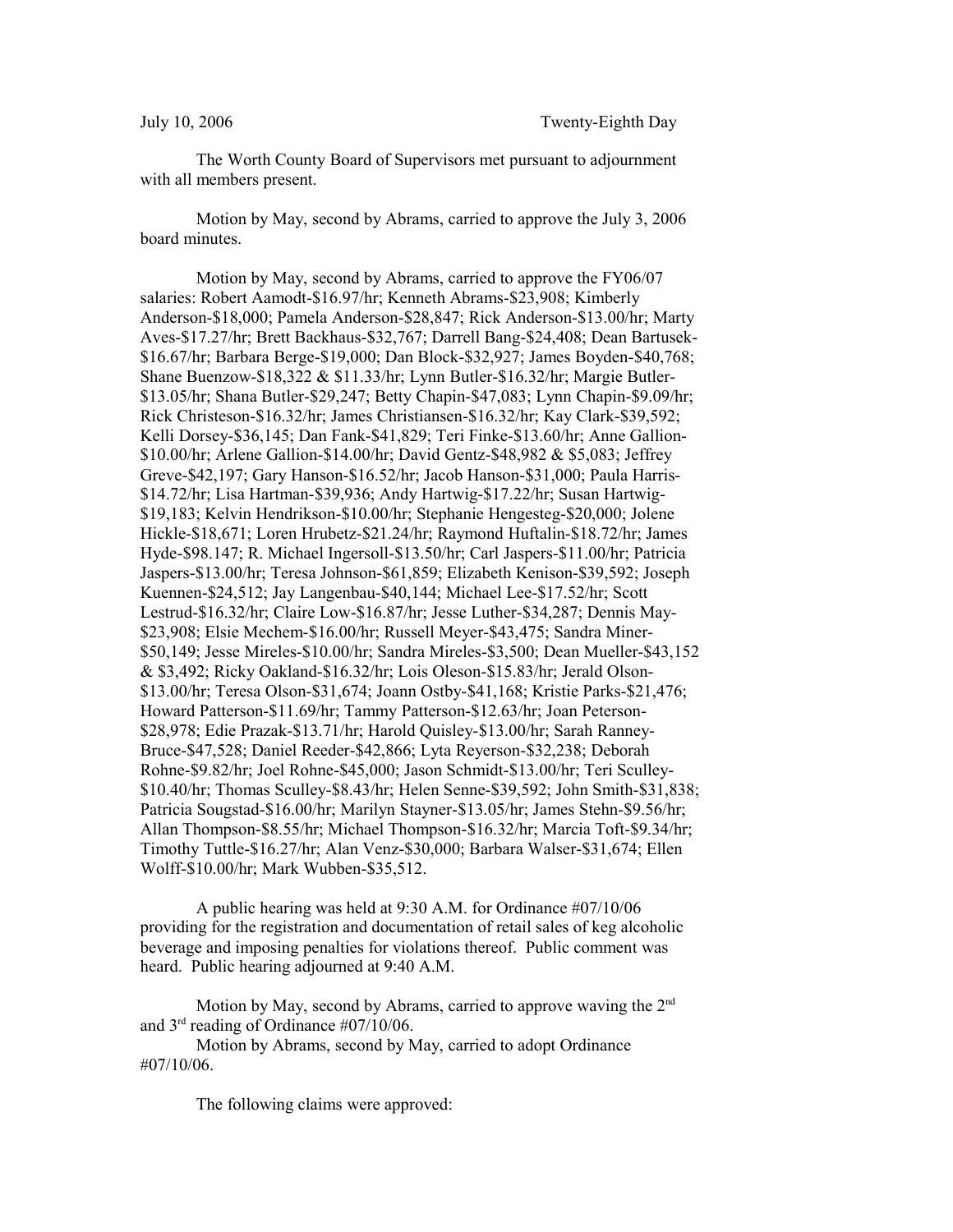| A & I Auto Body, Supplies-Con38.18          |  |
|---------------------------------------------|--|
|                                             |  |
| Alliant Energy, Service-Con290.03           |  |
|                                             |  |
|                                             |  |
|                                             |  |
| Allied Document Solution, Service-Trs212.25 |  |
| Anderson, Rick, Labor-Shf93.98              |  |
| Bang, Darrell, Mileage-Sup97.50             |  |
|                                             |  |
| Bestest Inc, Crim Det/Trn Matrl-Shf175.00   |  |
| Butler, Scott, Labor-Shf187.95              |  |
| Carpenter Uniform Co, Uniforms-Shf158.14    |  |
| Carquest Auto Parts, Supplies-Gsr85.00      |  |
|                                             |  |
| Central Disposal System, Serv-San5,050.00   |  |
| Central IA Tourism Reg, Dues-Ndp400.00      |  |
| Chapin, Lynn, Well Closure-San13.54         |  |
| Christianson, Dean, Service-Eng300.00       |  |
| City of Kensett, Service-Eng41.50           |  |
| City of Manly, Service-Eng33.45             |  |
| City of Northwood, Service-Con17.00         |  |
|                                             |  |
|                                             |  |
|                                             |  |
|                                             |  |
| Computer Assistants, Service-Dap850.00      |  |
| Crescent Moon Llc, Service-Con125.00        |  |
| Crisis Intervention Serv, Appr-Org500.00    |  |
| Diamond Mowers Inc, Parts-Eng199.17         |  |
| District II Treasurer Assn, Dues-Trs10.00   |  |
|                                             |  |
|                                             |  |
| Elderbridge Agency, Appr-Org1,906.00        |  |
| Electronic Engineering, Service-Ema44.70    |  |
|                                             |  |
| Electronic Specialties, Service-Eng110.00   |  |
| Fallgatter's Market, Grant Promo-Nur180.06  |  |
| Fareway Stores Inc, Provisions-Vaf75.00     |  |
| Farmchem Corp, Supplies-Con520.40           |  |
| Ferden, Eugene, Meeting-Vaf59.84            |  |
|                                             |  |
| Fertile Public Library, Appr-Lib5,987.50    |  |
|                                             |  |
| Frank Dunn Company, Materials-Eng574.00     |  |
|                                             |  |
| Fritz, Keith, Well Closure-San200.00        |  |
|                                             |  |
| Glenn Byington Trust, Well Close-San200.00  |  |
| Grafton Public Library, Appr-Lib5,987.50    |  |
| Grafton Welding, Service-Con12.00           |  |
| Groveline, Service-Eng14.94                 |  |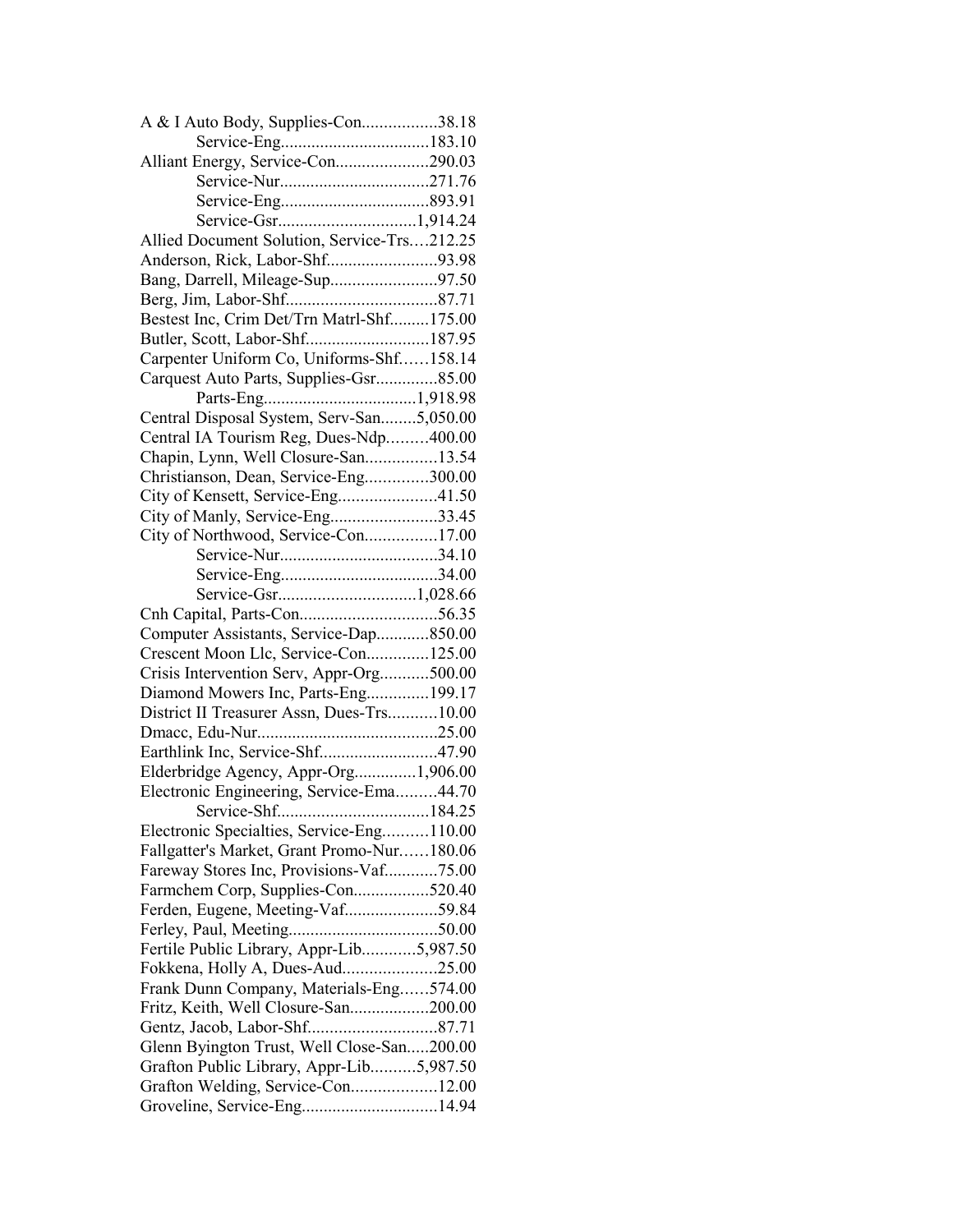| Hackbart, Philip E., Meeting-Vaf59.84       |  |
|---------------------------------------------|--|
| Hanson Tire Service Inc, Tires-Eng1,091.76  |  |
| Heartland Power Coop, Service-Con102.00     |  |
|                                             |  |
| Heartland Technology, Service-Dap173.12     |  |
| Hendrikson, Joy, Expense-Wec345.31          |  |
| Hengesteg, Stephanie, Mileage-Trs186.75     |  |
| Hepperly, Brian, Labor-Shf87.71             |  |
| Huber Supply Co, Supplies-Eng141.60         |  |
| Humane Society of No IA, Appr-Org350.00     |  |
| IA Workforce Development, Ins-Ins5,333.00   |  |
| Idda Treasurer, Dues-Dra3,000.00            |  |
|                                             |  |
|                                             |  |
| Maint-Dap22,208.00                          |  |
| Interstate Motor Trucks, Parts-Eng 141.45   |  |
| Ios Office Solutions, Supplies-Scp86.59     |  |
|                                             |  |
|                                             |  |
| Iowa Department of Pub, Service-Shf966.00   |  |
|                                             |  |
| Jakobson Drug, Meds-Shf170.30               |  |
| Jensen, Bobbie, Mileage-Mha326.25           |  |
| Johnson County Sheriffs, Service-Mha31.50   |  |
| Johnson Sanitary Product, Supplies-Gsr72.10 |  |
| Johnson, Hal, Utilities-Nur589.92           |  |
| Joice Public Library, Appr-Lib5,987.50      |  |
| Kenison, Elizabeth, Mileage-Rec26.63        |  |
| Kensett Public Library, Appr-Lib5,987.50    |  |
| Kinney Memorial Library, Appr-Lib5,987.50   |  |
| Konica Minolta Business, Service-Nur38.24   |  |
| L R Falk Const Co, Rock-Eng3,063.88         |  |
| Larsen Plumbing, Cap Proj4,288.00           |  |
|                                             |  |
| Low's Standard, Service-Nur66.50            |  |
|                                             |  |
| Manly Junction Signal, Service-Sup1,240.98  |  |
|                                             |  |
| Manly Public Library, Appr-Lib5,987.50      |  |
| Manly Senior Citizens, Appr-Org1,000.00     |  |
| Martin Marietta Aggregat, Rock-Eng1,941.14  |  |
| Mason City Overhead, Service-Eng227.10      |  |
| Matt Parrott & Sons Co, Postage-Aud6.89     |  |
|                                             |  |
|                                             |  |
|                                             |  |
| Medline Industries Inc., Supplies-Nur148.99 |  |
|                                             |  |
| Mental Health Center, Med Exams-Shf200.00   |  |
| Mi-B & J Water, Service-Shf10.00            |  |